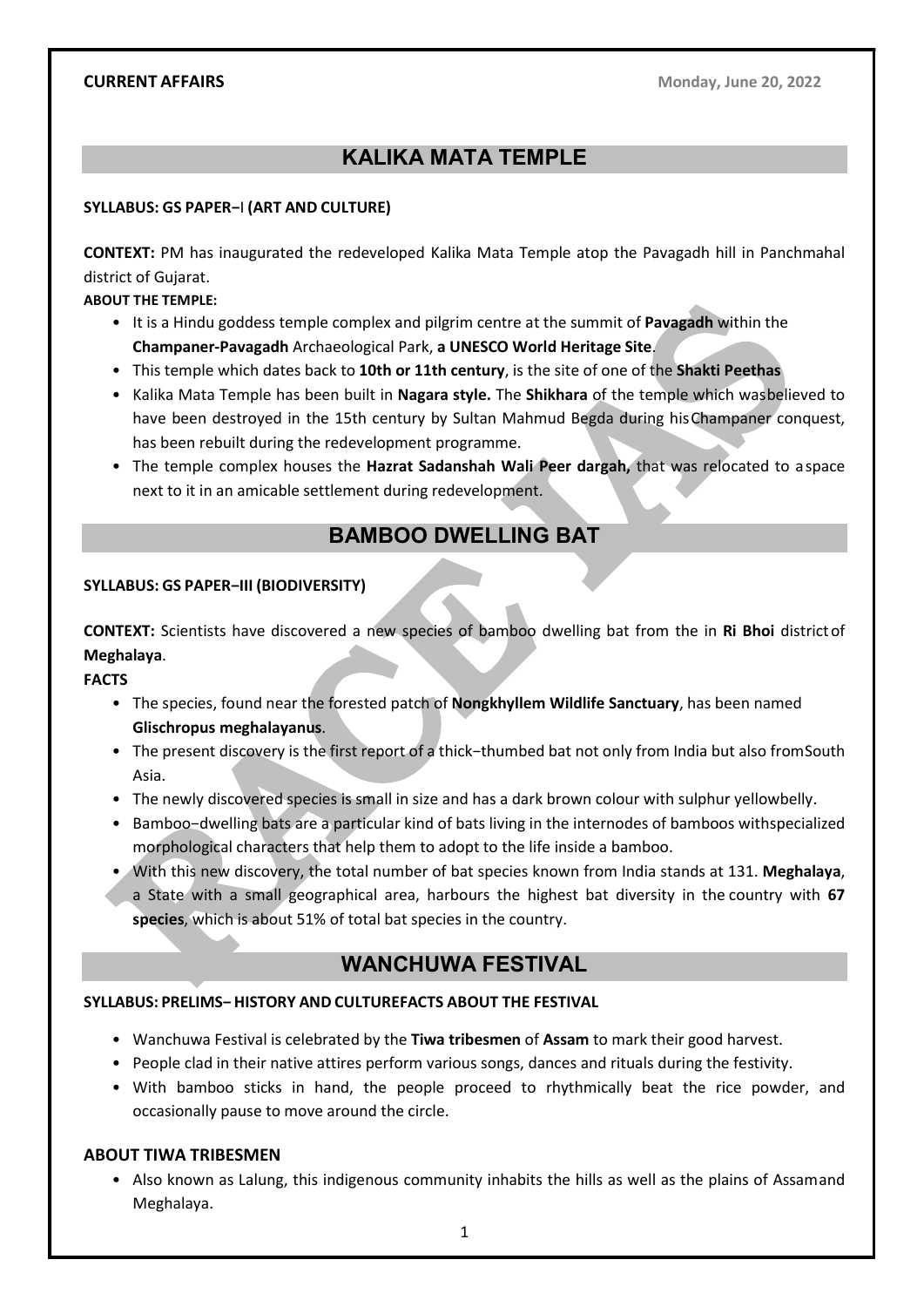- It is recognized as a Scheduled Tribe (ST) within the state of Assam.
- They are divided into 2 sub−groups− Hill Tiwa and Plains Tiwa which have contrasting cultural features.
	- 1. Hill Tiwa: They live in the westernmost areas of Karbi Anglong district. They speak Tibeto-Burmanlanguage and practice matrilocality.
	- 2. Plains Tiwa: They live on the flatlands of the Southern bank of the Brahmaputra valley. The vast majority speak Assamese as their mother tongue. Their descent system is patrilineal.

# AMRIT SAROVAR MISSION

#### SYLLABUS: PRELIMS−WELFARE SCHEMES

CONTEXT: In a move that could expedite the implementation of railway and highway projects across the country, the Centre has asked the Ministry of Railways and the National Highways Authority of India (NHAI) to use the soil or silt excavated from ponds and tanks in all districts under the Amrit Sarovar mission for their infrastructure projects. Since the project would involve excavation of several thousands of tonnes of earth in the form of soil or silt, the Ministry of Rural Development has told the Ministry of Railways and the NHAI to map its infrastructure projects with the Amrit Sarovar sites in all States and UTs.

#### FEATURES OF AMRIT SAROVAR MISSION

- This mission was launched on 24th April, 2022.
- Amrit Sarovar aims to develop & rejuvenate 75 water bodies in each district of the country as a part of celebration of Azadi ka Amrit Mahotsav. In total, it would lead to creation of 50,000 waterbodies of a size of about an acre or more. The Mission Amrit Sarovar is to be completed by 15th August 2023.
- This Mission has been launched with a whole of Government Approach in collaboration with 6 Ministries/Department namely:
	- 1. Department of Rural Development
	- 2. Department of land resources
	- 3. Department of Drinking Water and Sanitation
	- 4. Department of Water resources
	- 5. Ministry of Panchayati Raj
	- 6. Ministry of Forest, Environment and Climate Change
- Technical partner for the Mission−Bhaskaracharya National Institute for Space Application and Geo−informaƟcs (BISAG−N).
- The Mission works by refocusing on various schemes such as MGNREGA, XV Finance Commission Grants, Pradhan Mantri Krishi Sinchai Yojana (PMKSY) sub schemes such as Watershed Development Component, Har Khet Ko Pani besides States' own schemes.

The Mission encourages mobilisation of citizen and non−government resources for supplementing efforts for water conservation.

# BLACK SWAN EVENT

## SYLLABUS: GS PAPER−III (INDIAN ECONOMY, MOBILISATION OF RESOURCES)

CONTEXT: As per a study of the Reserve Bank of India, capital outflows to the tune of \$100 billion (around Rs. 7,80,000 crore) are likely to take place from India in a major global risk scenario or a blackswan event.

## ABOUT BLACK SWAN EVENT

• The concept of black swan events was popularized by the writer Nassim Nicholas Taleb in his book,